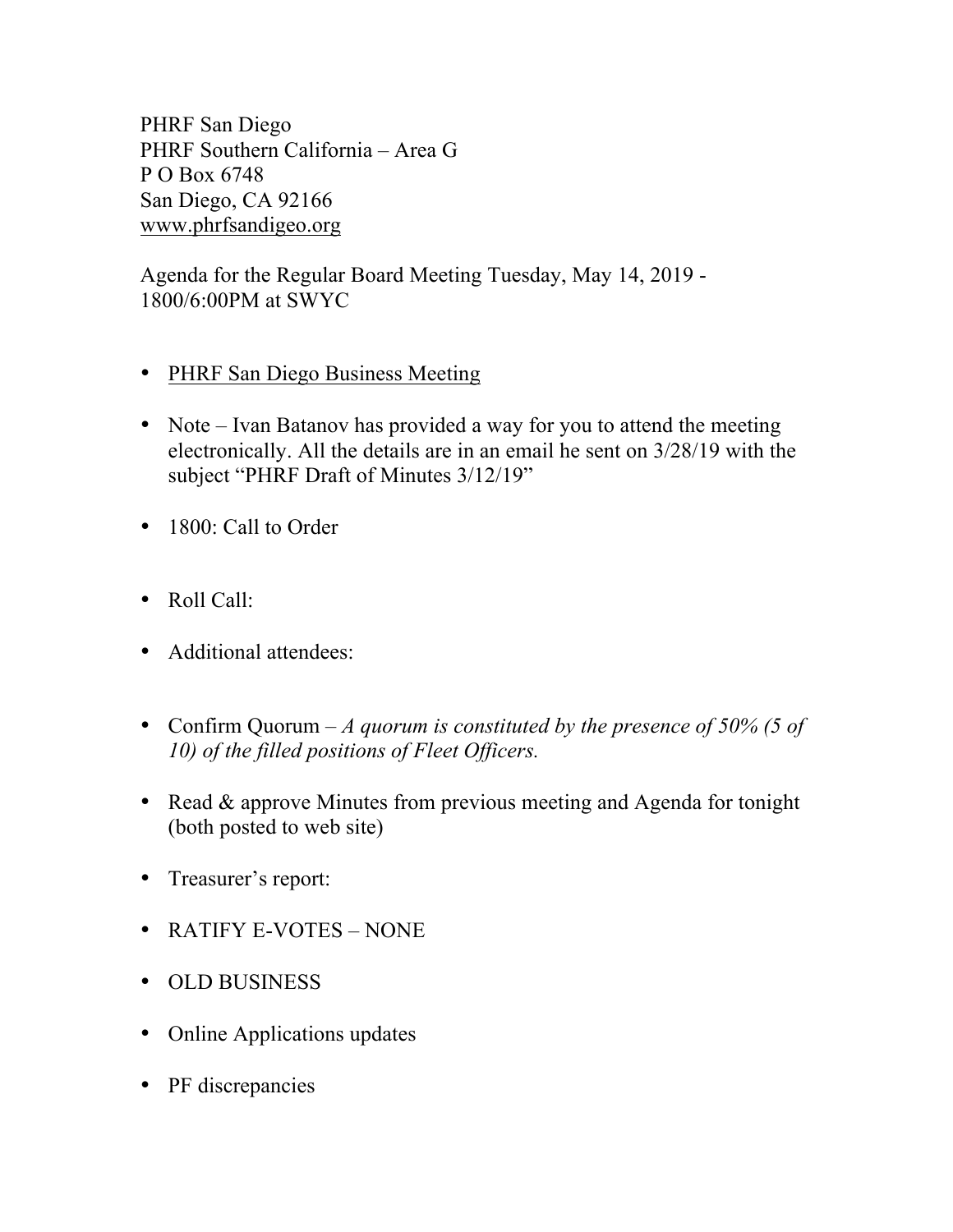- Sail Numbers from Assistant Chief Handicapper- If the applicant's 5 digit number doesn't match anything here in town, I say let them use it and make the process easier.
- NEW BUSINESS
- Insurance to protect the Board
- David Cattle is resigning as Chief Handicapper. Board is asked to approve Chris Winnard as Chief Handicapper
- STANDING REPORTS
- · Fleet Chairman:
- · Vice Chairman:
- · Chief Handicapper/Assistant Chief Handicapper:
- · Fleet Secretary:
- · Roster Secretary:
- · Data Systems Officer:
- · Fleet Scorer:
- · Public Relations:
- · Treasurer:
- · Past Fleet Chairman:
	- Next Meeting: June 11, 2019
	- Adjourn PHRF San Diego Business Meeting
	- 1900 HANDICAPPING BUSINESS MEETING
	- Call to Order
	- Additional attendees:
	- Handicappers: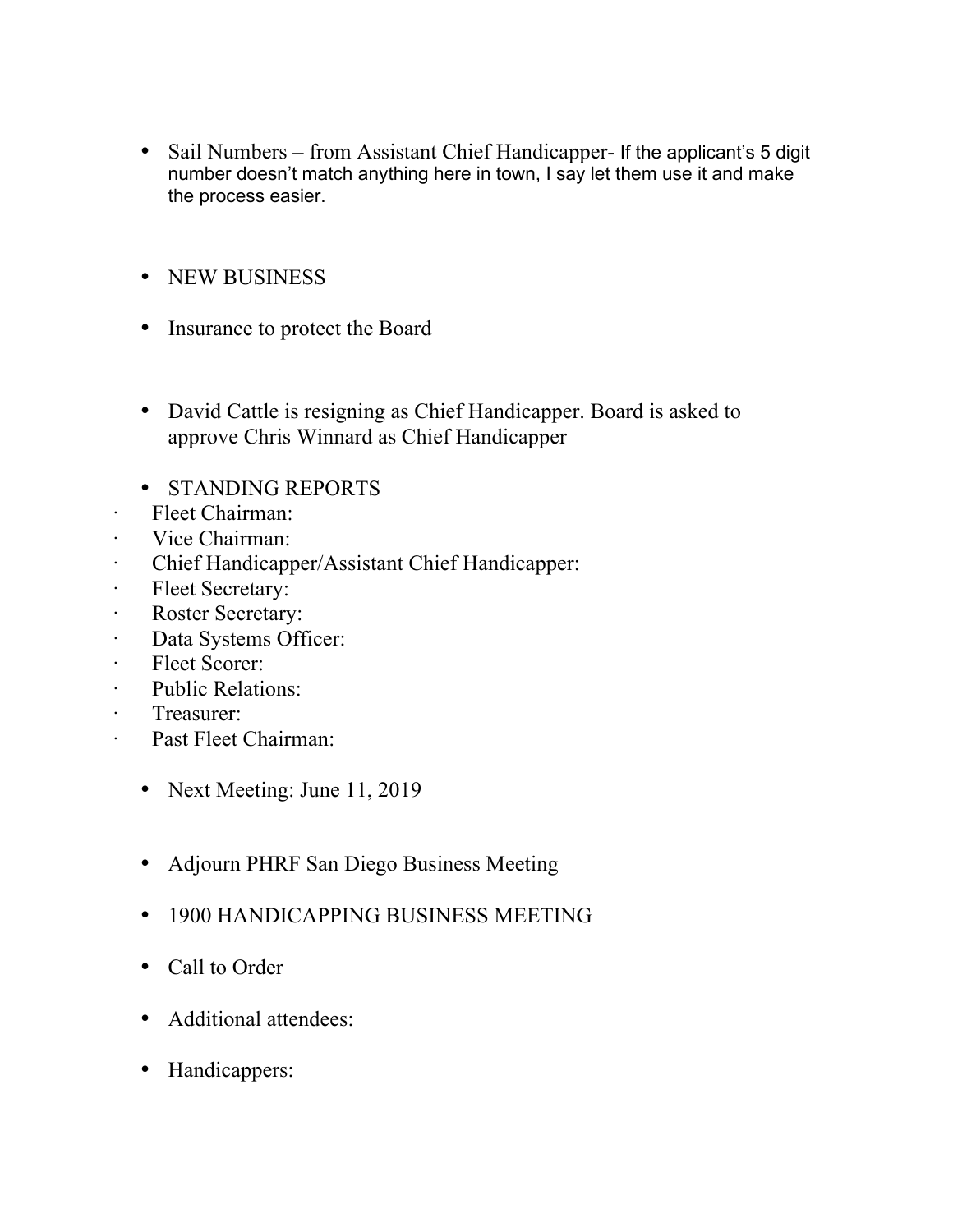- Confirm Quorum *A quorum is constituted by the presence of a quorum of the Executive Board plus representation by a minimum of 3 SDAYC member clubs and a minimum of 3 of the current classes. The Fleet Executive Board can be counted for the purpose of ensuring representation of either the 3 SDAYC member clubs or the 3 classes.*
- RATIFY E-VOTES NONE
- TEMPORARY RATINGS ABOUT TO EXPIRE *A Temporary Rating may be provided by Chief handicapper in the event a handicap is requested to race in an upcoming race which will take place before a meeting, and the board is unable to vote on the rating (Prior to race). The request should be email approved or voted on at next board meeting to make permanent. In the event at a board meeting where an owner has submitted an application, fees are paid, but the Board believes it does not have sufficient data or information to accurately rate a boat, a Temporary rating may be provided with the understanding the owner should submit race results during the three months to show data, to verify the Temporary Rating. Temporary rating may be adjusted after review of results. In the event the data is not provided the temporary rating will be considered expired at the end of 120 days. A new complete application (Minus Fees) will need to be presented to board to have the boat considered again for a PHRF certificate. The Chief Handicapper may, at his or her discretion, renew the Temporary Rating twice.*
- M Boats Soto 40, Zero Gravity, -*3/-9/-12 07/08/19*
- *Dencho Kernan 44, Volpe, -24/-36/-42, 07/08/19*
- *Bavaria 42, Audeamus, 120/114/114, 07/08/19*
- *Down East Yachts CUT-38, Timshel, 222/222/22, 07/08/19*
- *Hobie 33 MH, Sizzle, 81/63/57, 07/1319*
- RATING REVIEW NONE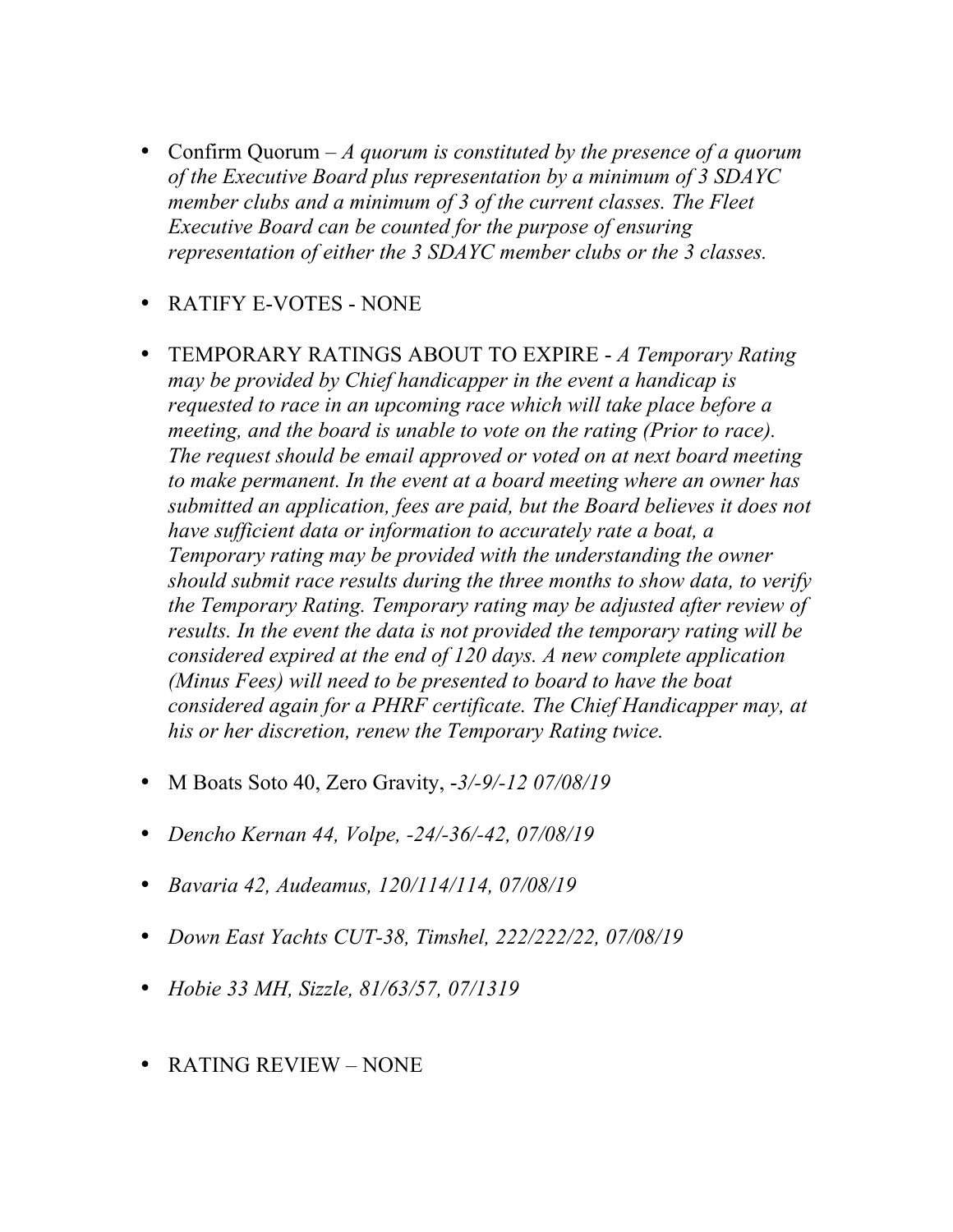- NEW BOATS 1. Application received by Roster Secretary at least 7 days before meeting. 2. Application complete. 3. Sail number properly obtained from U S Sailing or regionally from SCYA. 4. Dues paid 5. If the yacht is also certified by PHRF SoCal then PHRF SD will also submit to PHRF SoCal an Area G rating.
- Kitfox, 1264, Catalina 30 OD sail number OK Not listed with PHRF SoCal - Chief Handicapper recommends 198/198/198 by Consent
- Blue Heron, 97300, J35 OD sail number OK Not listed with PHRF SoCal - Chief Handicapper recommends 72/72/72 by Consent
- Cygnet 2, 77129, J24 checking sail number Not listed with PHRF SoCal - Chief Handicapper recommends 174/174/174 by Consent
- Gaucho, 60762, Tartan 3700 sail number OK Not listed with PHRF SoCal – Chief Handicapper recommends 111/111/111
- Tabled from last meeting for dimension corrections Palaemon, 93145, J145 - Sail Number OK- Has been registered with PHRF SoCal – Chief Handicapper recommends -9/-15/-18
- No Name, 192, Viper 640 Chief Handicapper recommends 111/90/none by Consent. The reason for the  $OW =$  none is a lifeline (lack of) issue. If we want to give it an OW rating it needs to be discussed, if not then Consent  $111/90/-999 - OD$  sail number  $OK - Not$  listed with PHRF SoCal
- Sizzle, 77855, Hobie 33 Fractional Jib/Fractional Spinnaker Sail number OK, Not listed with PHRF SoCal
- Freedom, 7540, Beneteau ASA First 22 sail number OK Not listed with PHRF SoCal
- Wayfinder, 61242, Beneteau ~Oceanis 35.1 sail number OK Not listed with PHRF SoCal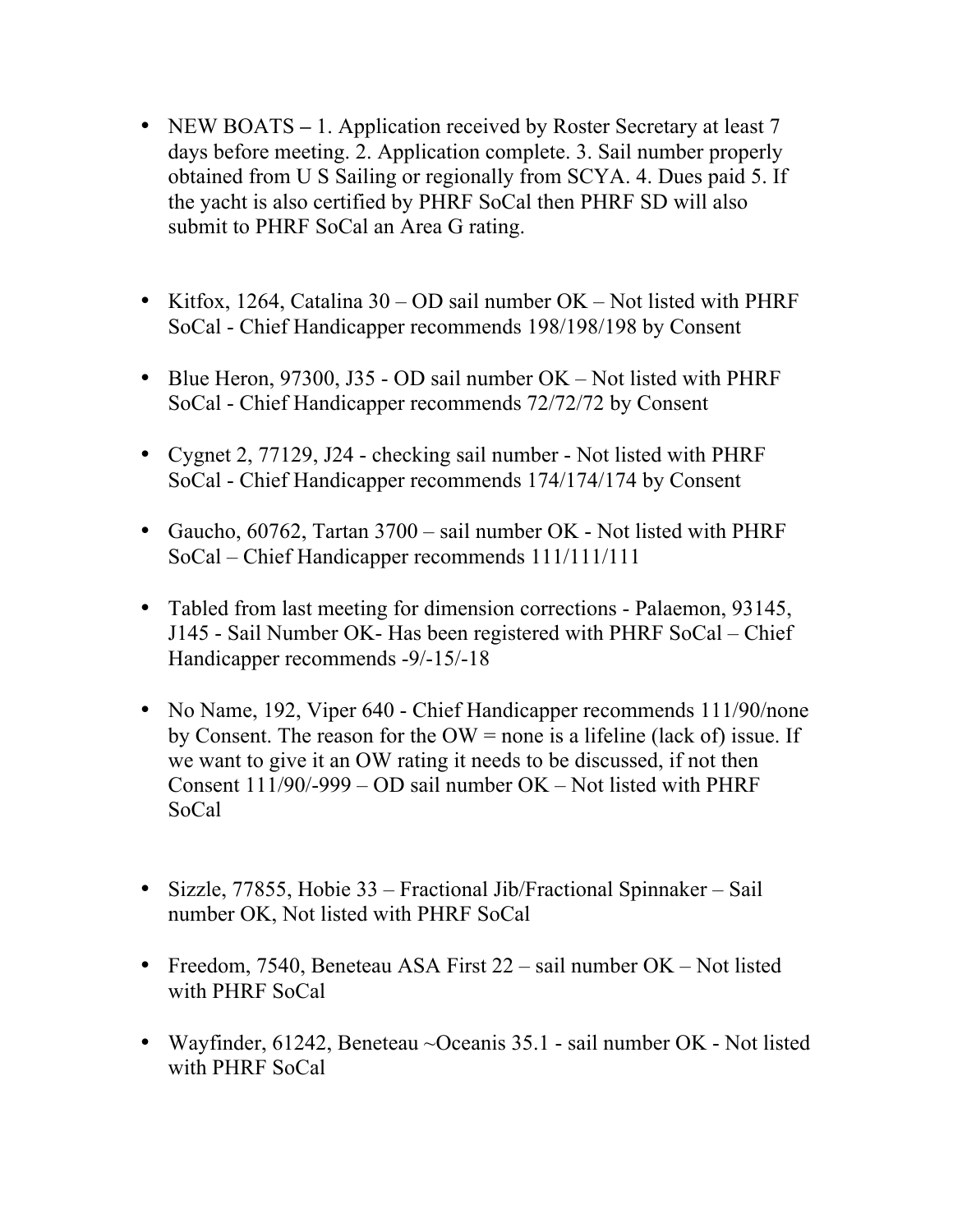## • OLD BOATS

- Blackadder, 46485, J27 From David Cattle: Dear Board, it has been pointed out that my certificate - Blackadder 46485 does not note "twin backstays" as my current configuration. These are required due to the square head main, as the only other alternative is no backstay at all. I had thought it was reported and did not check my certificate. Please consider and determine if a review is required. Actually the correct determination is "Added second backstay" – Listed with PHRF SoCal
- Second Reading: Timshel, 56988, Down East 38 *First Reading - Chief Handicapper recommends 222/222/222 Vote: YES 13, NO 0* – Not listed with PHRF SoCal
- Second Reading Sizzle, 77855, Hobie 33 Fractional Jib/Masthead Spinnaker *First Reading* - *Chief Handicapper recommends 81/63/57 – Vote: YES 13, No 0*– Not listed with PHRF SoCal
- Second Reading Sabrina, 109, Calkins 50 *First Reading - Chief Handicapper recommends 87/78/72 - Vote: Yes 12, No 0, Abstain 1* – Not listed with PHRF SoCal
- Azure Vista, 7407, Hanse 455 certificate shows jib at 105 but owner thinks the rating was given with a jib of 150 – Not listed with PHRF SoCal – Chief Handicapper says boat was rated with 155% headsail actual maximum possible 105%
- Next Meeting June 11, 201
- Adjourn Handicapping Meeting
- AREA G BUSINESS MEETING
- Call to Order
- Roll Call: